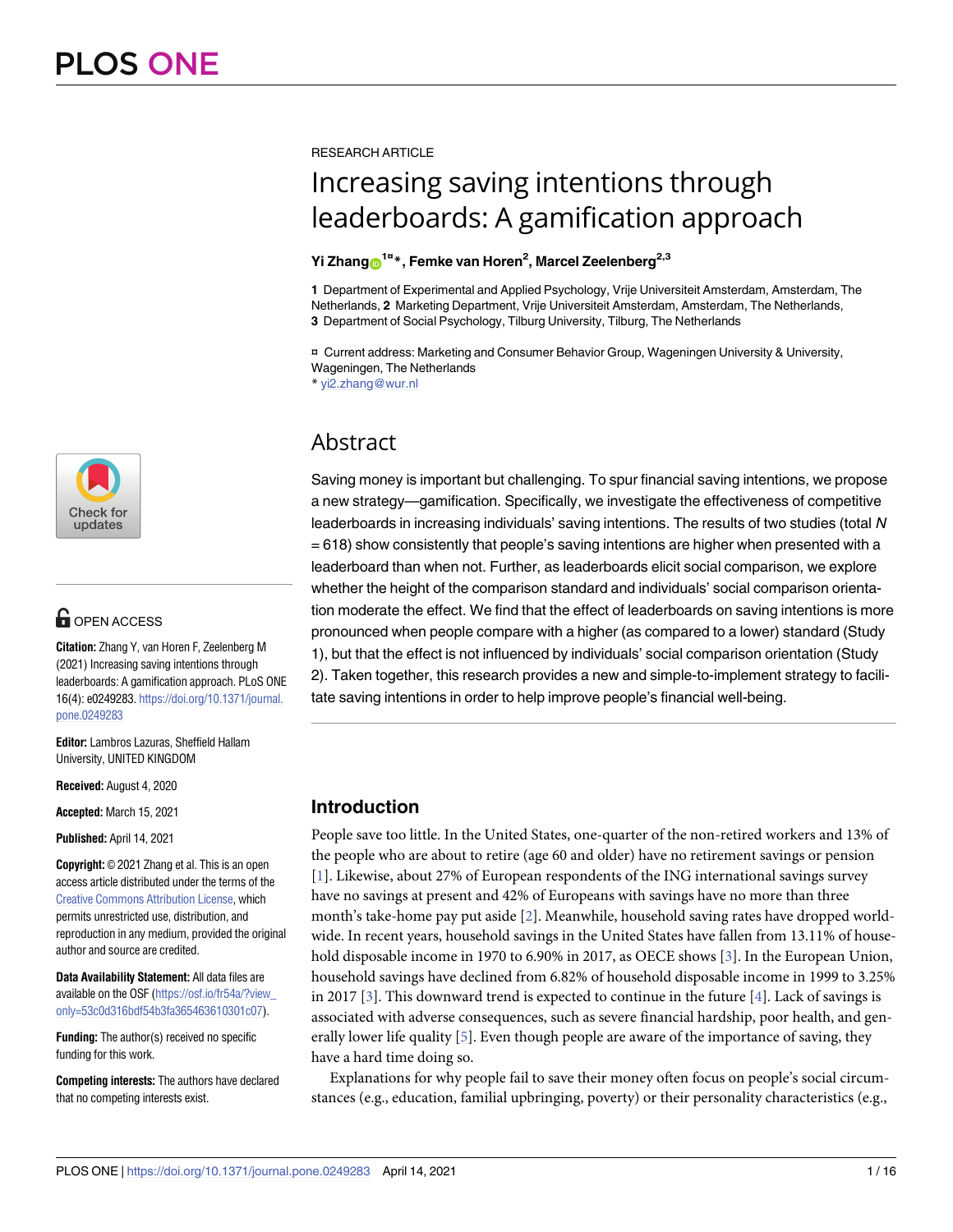<span id="page-1-0"></span>low self-control, impulsivity). These factors are relatively difficult to change [[6](#page-13-0), [7\]](#page-13-0). More recently, researchers have proposed small psychological shifts in people's mindset (e.g., feelings of power; [\[8\]](#page-13-0)) or changes in their choice environment (e.g., the Save More Tomorrow program; [[9](#page-13-0)]) to facilitate saving intentions and behavior. In the current research, instead of focusing on eliminating the temptation to spend, we investigate a new and easy-to-implement strategy that could motivate people to save by making it fun: gamification. We examine whether gamification (applying game-like elements or principles to a non-game context to stimulate desirable behaviors; [\[10–](#page-13-0)[12](#page-14-0)]), specifically competitive leaderboards, can increase individuals' intentions to save. Also, we explore under which conditions this form of gamification has the highest impact on saving intentions. As leaderboards have a strong competitive element in which people are confronted with their position as compared to that of others, we examine whether the comparison standard and individuals' social comparison orientation [\[13\]](#page-14-0) impact the effectiveness of leaderboards on the intentions to save.

#### **Why saving is difficult**

Saving is defined as "refraining from spending the whole current income on consumption"  $([14], p. 172)$  $([14], p. 172)$  $([14], p. 172)$ . According to Katona  $([15], p. 4-5)$  $([15], p. 4-5)$  $([15], p. 4-5)$ , "the principal reason for saving is to be prepared for rainy days. Because the future is uncertain, reserve funds prepare for possible adversity." People can save to achieve short-term or long-term goals, such as purchasing a washing machine or having sufficient money for retirement. Despite people's willingness to save and their good intentions, however, the majority of people fail to save. On an impulsive moment, instead of depositing money in one's savings account, one may buy an expensive pair of shoes or treat one's partner for a romantic dinner at a fancy restaurant.

Previous studies have proposed several factors that might explain why people cannot always stick to their saving goals. Demographically, people's age, the size of their household, educational level, and the environment they grow up in, have often been related to people's saving behavior  $[16, 17]$  $[16, 17]$  $[16, 17]$  $[16, 17]$ . For instance, people who grow up in low (versus high) socioeconomic status environments, where resources are scarce, are less likely to save for future purposes, are more impulsive, and show a higher preference for short-term and high-interest loans [\[17,](#page-14-0) [18\]](#page-14-0). Psychologically, the difficulty of resisting temptations is one of the most important explanations for why humans have problems saving [\[19,](#page-14-0) [20\]](#page-14-0). Even if people are capable of calculating the optimal amount to save this year for a good retirement later, willpower is needed to resist the temptation of current consumption. Such self-control problems are often explained through present bias [[21](#page-14-0)]. Present bias refers to generally over-valuing immediate rewards at the expense of long-term benefits. For example, individuals prefer to receive 10 euros today over receiving 15 euros in two weeks. Considering that saving requires sacrificing immediate rewards in return for future benefits, saving can be difficult for people prone to present bias. Indeed, evidence shows that present bias is related to fewer savings, lower bank card balance, and more credit card debt [\[22,](#page-14-0) [23](#page-14-0)].

Given that saving is challenging for many, what can be done to help people improve their saving behavior? Prior literature has suggested several strategies, including goal setting [\[24,](#page-14-0) [25\]](#page-14-0), earmarking (labeling money for a particular purpose to be deposited on a separate account; [\[26\]](#page-14-0)), and avoidance of tempting stimuli [\[27\]](#page-14-0). In addition, several programs have been set up to increase people's savings, for instance through putting a proportion of salary automatically into retirement funds (e.g.,  $[9, 28]$  $[9, 28]$  $[9, 28]$  $[9, 28]$  $[9, 28]$ ) or programs in which a transaction is automatically rounded up by banks and the difference is put into a saving account [[29](#page-14-0)].

Commitment devices have also been put forward as a useful tool to prompt savings. Commitment devices are mechanisms that impose restrictions on one's choices in order for people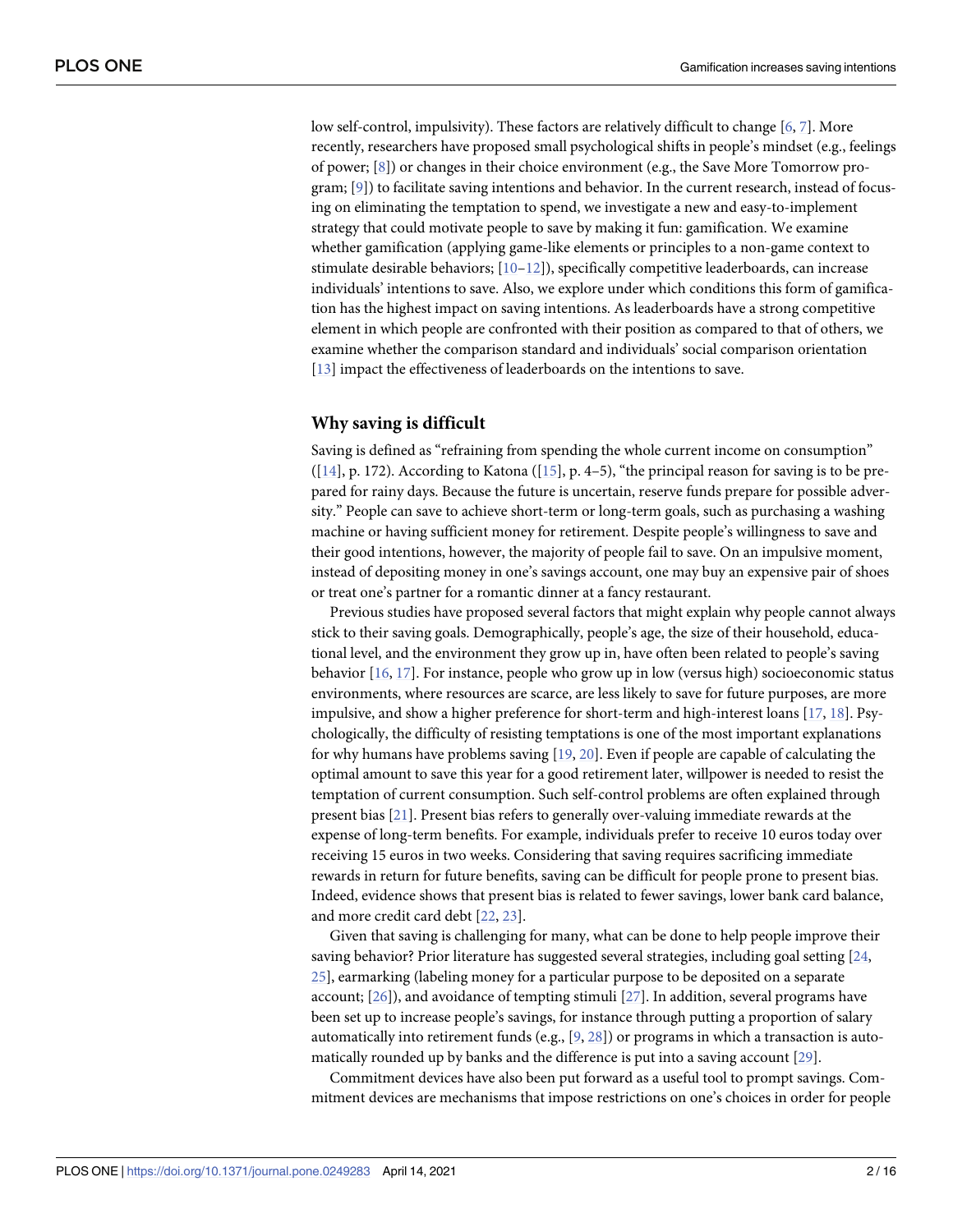<span id="page-2-0"></span>to refrain from impulsive behaviors and to limit choices to those that reflect people's longterm goals [\[20\]](#page-14-0). An example of a conventional commitment device to promote savings is a piggy bank, which, when locked, spurs people to cut down unnecessary consumption and save money [\[30\]](#page-14-0). Importantly, commitment devices must be voluntary to be used and tie consequences to people's future selves' failures. There are several successful examples of commitment devices that encourage individuals' savings: in the SEED (Save, Earn, Enjoy Deposits) program, the account balance only became available after specific dates or when people reached specific pre-set goals [[31](#page-14-0)].

Despite their valuable insights, the strategies above are most often based on restrictions to resist temptations (taking away the temptation to spend). In the current research, we explore a new strategy to spur saving intentions by turning saving into a fun and competitive experience. Specifically, we aim to test whether gamification can encourage people to save more.

#### **Gamification and save intentions**

Gamification can be defined by the use of game elements in a non-game context to promote desired behaviors [\[10,](#page-13-0) [12\]](#page-14-0). Game elements usually include (digital) points and badges, leaderboards, rankings, and progress tracking. For example, fitness trainers may give badges to those who achieve daily goals to motivate them to continue exercising. The mechanism in which these game elements function is to induce competition, to provide feedback, and to grant rewards [\[11\]](#page-13-0). Gamification has been an increasingly popular tool to induce behavioral change across various domains, such as education, health, crowdsourcing, and sustainability (for a review see [\[11,](#page-13-0) [32\]](#page-14-0)). For example, gamification has been shown to increase grades and improve knowledge [[33](#page-14-0)], to enhance physical exercise and boost healthy eating [[34](#page-14-0), [35](#page-14-0)], and to facilitate energy-saving and waste recycling behaviors [[36](#page-14-0), [37](#page-14-0)]. Because gamification is mostly fun and engaging, it increases enjoyment and motivates individuals to attain goals [\[38](#page-14-0)[–41\]](#page-15-0).

People experience difficulties saving because they are present-biased and are easily tempted. Instead of focusing on how to resist temptations—the main focus of previous research—we investigate in the current research, whether saving intentions can be improved through gamification. In doing so, we highlight one element of gamification: leaderboards. By providing a ranking of people based on their performance, a fundamental part of human nature is stimulated—the motivation to compete [\[42\]](#page-15-0). Competition has been found to be very useful in creating deeper involvement and motivation among people [\[43](#page-15-0)]. Besides, the competitive process itself can spur excitement, which makes the competition fun and attractive, and therefore, is appealing to a majority of people [[44,](#page-15-0) [45\]](#page-15-0). Hence, we hypothesize that competitive leaderboards increase individuals' financial saving intentions. Because leaderboards confront people with their positions as compared to those of others, we explore how social comparison moderates the effect.

#### **The role of social comparison in leaderboards**

By applying leaderboards and rankings, gamification stimulates competition with others through the process of social comparison. After being confronted with one's position on a leaderboard, people naturally compare themselves with others and become aware of their relative performance. According to Festinger's social comparison theory [[46](#page-15-0)], people often compare themselves with others to gain accurate self-knowledge. By comparing themselves with inferior others (downward comparison), people can additionally maintain or boost positive self-views [\[47\]](#page-15-0). By comparing with superior others (upward comparison), people can obtain information about their relative standing in a particular domain and whether to improve oneself. Such an upward comparison has been found to motivate people to do better, but it may additionally threaten individuals' self-views [\[48\]](#page-15-0).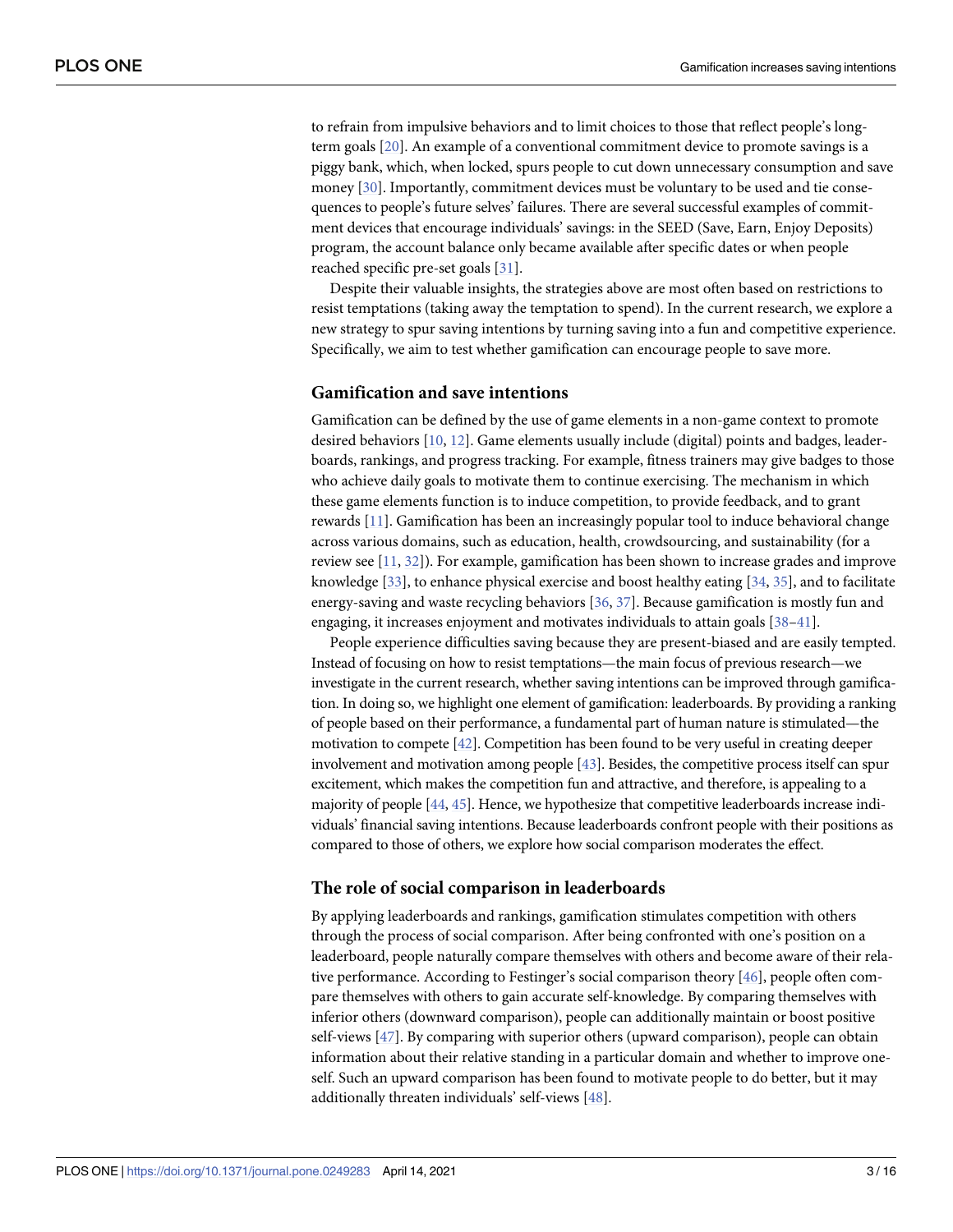<span id="page-3-0"></span>Two factors might influence the effectiveness of upward comparisons on performance improvement: the comparison standard (with whom individuals compare themselves) and individuals' social comparison orientation [\[13\]](#page-14-0). The standard of upward comparison can be high (as compared to low), indicating a larger gap between the standard and the individual. High standards might increase the motivation to perform better. For example, many leaders set higher performance standards to raise employees' performance [\[49\]](#page-15-0). However, upward comparisons only motivate people to improve themselves when they perceive the upward standard to be attainable [\[48\]](#page-15-0). Then, too high standards of upward comparison might decrease the motivation to perform better.

Aside from the standard of comparison, individuals' social comparison orientation (SCO) might also affect the effectiveness of upward comparisons [[13](#page-14-0)]. Social comparison orientation refers to a chronic individual difference in the tendency to compare oneself with others. Individuals high in SCO compare themselves more frequently with others and are affected more by these social comparisons, more so than individuals low in SCO [\[13](#page-14-0), [50](#page-15-0)]. In this case, the positive effect of upward comparisons on the motivation to improve oneself might be more pronounced among people high in SCO relative to people low in SCO. However, compared with people low in SCO, people with high SCO also display more negative affectivity, are more uncertain about themselves [\[51,](#page-15-0) [52\]](#page-15-0), and feel more regret when decisions go awry [[53\]](#page-15-0). In this case, upward comparisons might damage high-SCO people's self-views, lower their confidence in reaching the superior standard, and decrease the motivation to attain the upward standard. That is to say, it is also possible that the positive effect of upward comparison on motivation to perform better might be weakened among people with high SCO relative to people with low SCO.

Thus, the standard of comparison and individuals' SCO are both expected to influence the effectiveness of upward comparisons on performance improvement, which is the core of competitive leaderboards. In the current research, therefore, we explore the extent to which the predicted positive effect of leaderboards on individuals' financial saving intentions is moderated by the standard of upward comparison (high versus low) and people's SCO.

#### **The present research**

This research is, to the best of our knowledge, the first to investigate the effectiveness of competitive leaderboards on individuals' financial saving intentions. Study 1 investigates whether leaderboards increase people's intentions to save. This study explores further whether the standard of upward comparison (low versus high) moderates this effect. Study 2 aims to replicate the effect of leaderboards on saving intentions in Study 1. In addition, this study explores whether individuals' SCO moderates this effect. In both studies, we used the presence of a leaderboard versus no leaderboard as the leaderboard manipulation and measured individuals' saving intentions for retirement.

Gamification has been identified to have generally favorable effects on behavioral change across different domains, but not yet for saving behavior. In the present research, we focus on competitive leaderboards, a specific form of gamification, as they can be easily implemented on online platforms. We believe that leaderboards potentially provide a convenient, attractive, and effective way to increase individuals' saving intentions. We decide to focus here only on leaderboards, as it is unlikely that the different forms of gamification work in the same way. Hence, these need to be studied separately.

#### **Study 1: Leaderboards and comparison standards**

Study 1 tested whether merely displaying a competitive leaderboard increases people's intentions to save. In addition, we explored whether this effect is moderated by the standard of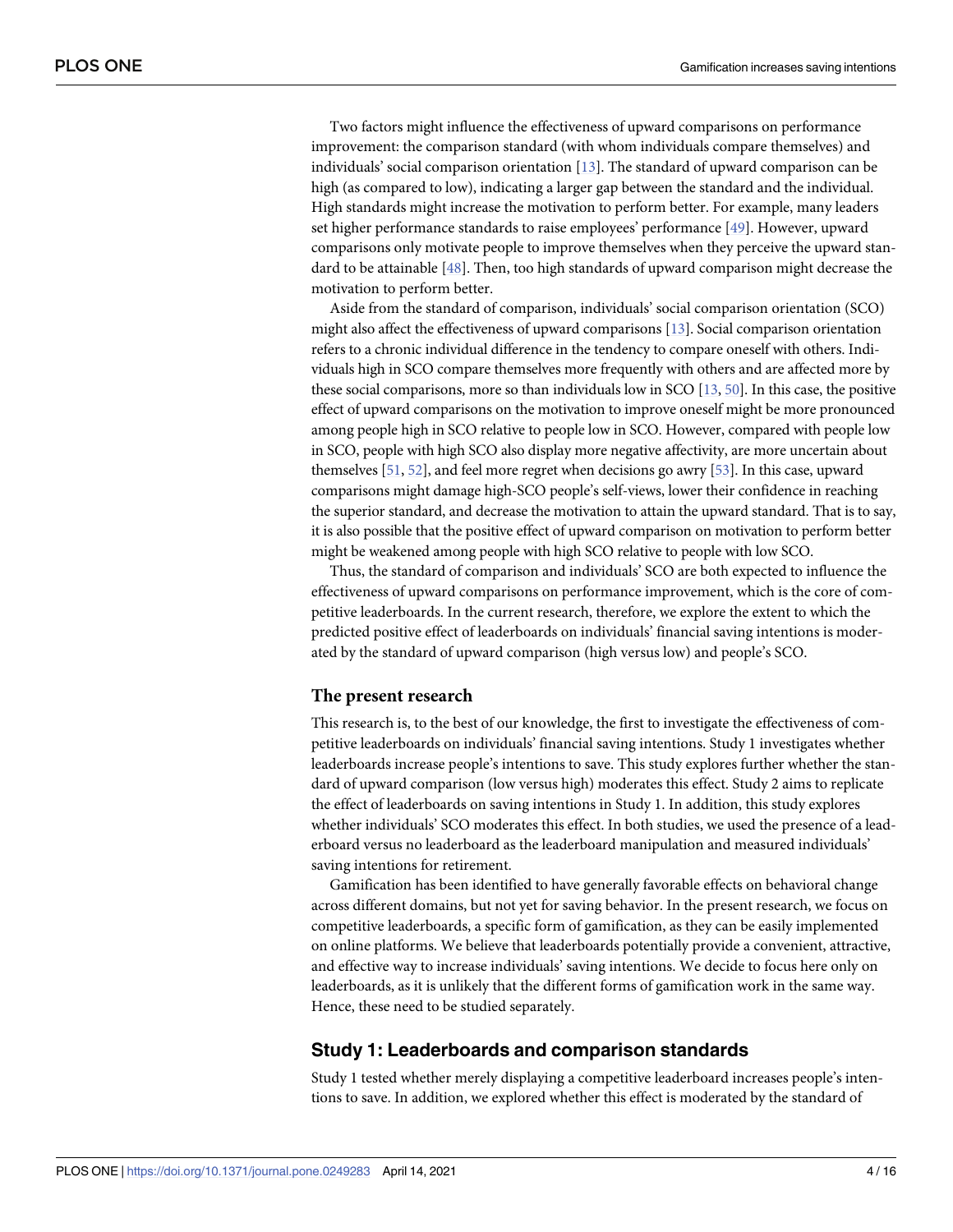<span id="page-4-0"></span>upward comparison (whether one is low versus high on the leaderboard). More specifically, participants read that they would receive a surplus of \$100 on their monthly salary and were asked how much they would want to save for their retirement. We decided to focus on retirements, as saving for this long-term goal has been proven to be particularly difficult, but generally found to be important [\[54\]](#page-15-0). To better understand the impact of competitive leaderboards on saving intentions, we measured the intended saving amount before and after the manipulation (leaderboard condition vs. no-leaderboard condition) and calculated two indicators of saving intentions: absolute savings and relative savings. Absolute savings is the difference between the intended savings before and after the manipulation, reflecting the absolute growth of intended savings. Relative savings is the ratio of two intended savings, reflecting the relative growth of intended savings.

#### **Method**

This research complied with the research ethical guidelines of the School of Business and Economics at Vrije Universiteit Amsterdam and was declared an approval (reference number: SBE8/4/2020fhn740).

**Participants and design.** Two hundred and eighty-one US-based Amazon Mechanical Turk workers were recruited in return for a small monetary compensation (\$0.5 for 5 minutes on average; required N = 256, based on a power analysis with  $\eta_p^2 = .03$ ,  $\alpha = .05$ , power = .80; [\[55\]](#page-15-0)). They were randomly allocated to a 2 (Leaderboards: no, yes)  $\times$  2 (Standards of upward comparison: low, high) factorial design. Participants who failed the attention check ( $n = 19$ ), did not complete the questionnaire ( $n = 12$ ), entered a value of zero or nothing as Saving 1 ( $n = 7$ ; in order to calculate the percentage increase for the low and high standards, the value entered for Saving 1 had to be above zero), and those who revealed to be outliers in their saving amount (+4 SD (in this sample amounts higher than \$185.35 (Saving 1) and \$255.00 (Saving 2)),  $n = 2$ ) were excluded, leaving 241 participants (114 women,  $M_{\text{age}} = 36.12$ , SD = 11.51) for the analyses.

**Procedure and measures.** Participants completed this study online via Mturk. In a brief introduction, participants read they would take part in a study investigating saving behavior. Participants indicated whether they agreed on the informed consent by clicking a button (Yes/ No) in the beginning of the online questionnaire. After agreeing on the informed consent, all participants were asked to imagine that they wanted to start saving money for their retirement. They read that from now on they would receive each month \$100 on top of their regular salary, which they could use to save up for retirement. Participants then indicated (in rounded dollars) how much of the \$100 extra salary they were willing to save for retirement, which was referred to as Saving 1. Participants then read that their colleagues also received \$100 extra salary each month, which they could save for their retirement too. Next, participants were randomly assigned to either the leaderboard condition or the no-leaderboard condition.

In the no-leaderboard condition, participants read:

"During a lunch-break, you talk with some colleagues about the importance of saving for your retirement. Your colleagues indicate that they also want to save each month for their retirement. After several weeks, you and your colleagues have lunch and talk about how much each of you has saved this month. Bob saved most, \$X this month."

In the leaderboard condition, they read thereafter:

"Together you and your colleagues decide that you will challenge each other to save more by turning it into a game. Every month a ranking board is presented on the wall to see how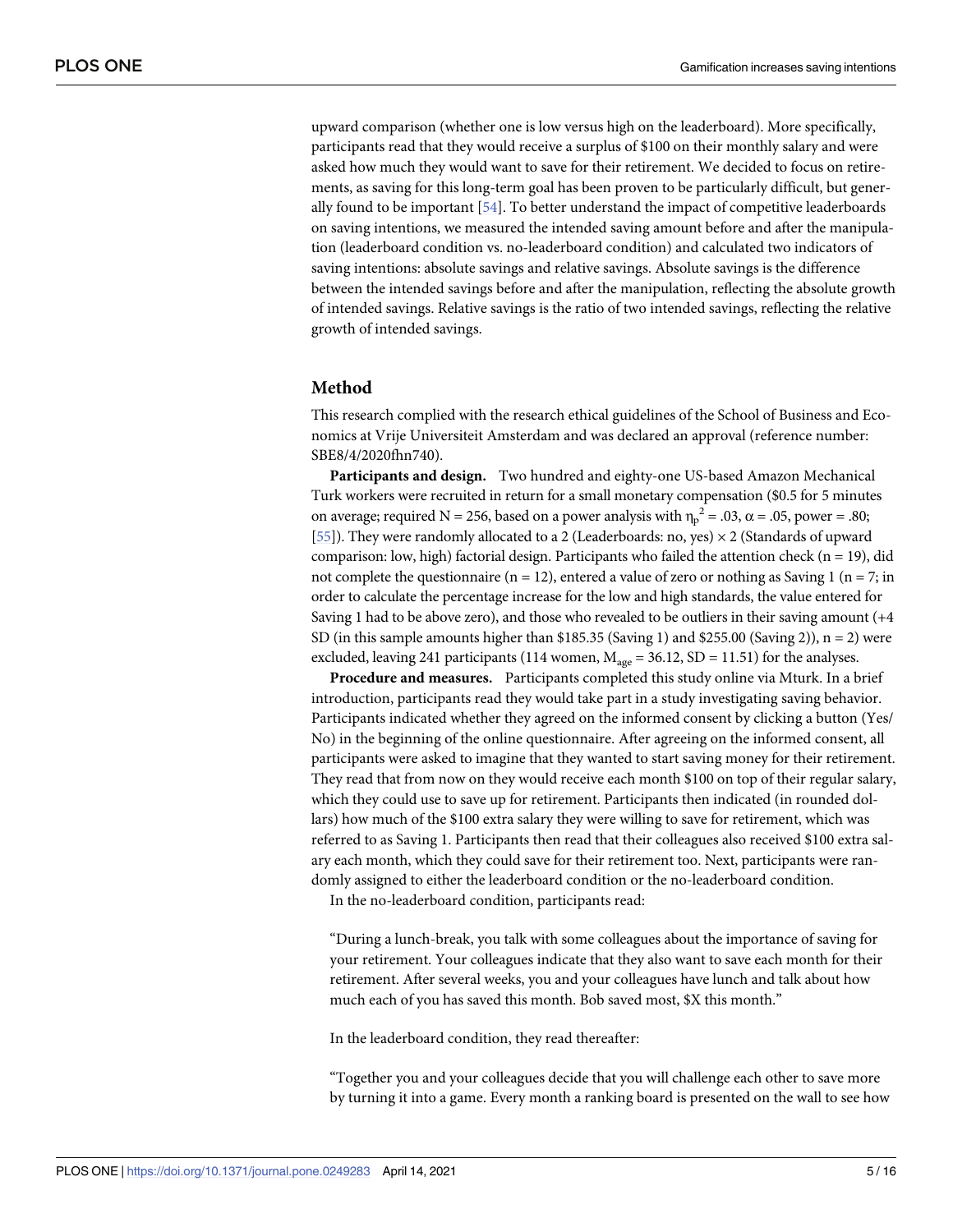<span id="page-5-0"></span>everyone is doing. This month you are ranked number five on the list. The best saver was Bob, and he has saved \$X this month (see S1 [File](#page-12-0) for an image of the ranking board and more scenario details)."

In both the no-leaderboard and leaderboard scenarios, Bob's saving was either 1.10 times participants' Saving 1 (low standard of upward comparison) or 1.60 times participants' Saving 1 (high standard of upward comparison). To distinct a low standard and a high standard, the two standards should be distanced from each other [[48](#page-15-0)]. Thus, we chose 1.10 and 1.60 separately. Meanwhile, 1.60 seemed not unattainable and thus could make the scenario more realistic. After reading the scenario, participants indicated (in rounded dollars) how much they would save next month (Saving 2). Participants also reported their willingness to save for retirement on a scale ranging from 1 (very little) to 7 (very much). Next, participants answered two manipulation check questions ("Did the scenario described, in which you and your colleagues saved for retirement, involve a game?"; 1 = *Strongly disagree*, 7 = *Strongly agree*; "Compared to my saving amount, the investment of Bob was"; 1 = *Much lower*, 7 = *Much higher*) and one attention check question ("For data-quality reasons, now please check the first box from the left"). Participants were then asked to think back at the saving scenario and to report their motivation to save on three questions ("I feel motivated to save more after reading the scenario"; "I feel competent to save more the next month"; "I feel a sense of accomplishment by saving"; all on 1 = *Strongly disagree*, to 7 = *Strongly agree*). Since the willingness to save was highly correlated with the three items of motivation to save, these four items were averaged into one motivation to save variable  $(\alpha = .79)$ . We measured motivation to save as a potential mediator of the effect of leaderboard on saving intentions, but this did not satisfy all the requirements of meaningful mediation according to Pieters [[56\]](#page-15-0). Therefore, we would not further report it.

Then, as control variables, participants responded to questions measuring their attitude towards saving in general (1 = *Very negative*; 7 = *Very positive*), their satisfaction with their current savings (1 = *Very dissatisfied*; 7 = *Very satisfied*), and how regularly they save ("Do you save on a regular basis (e.g., weekly, monthly)"; 1 = *Yes*; 2 = *No*). Finally, participants reported their demographics (gender, age, employment status, annual income, and household composition) and were thanked for their participation.

#### **Results**

**Manipulation check.** The leaderboard and comparison standard manipulations were successful. Participants in the leaderboard condition agreed to a higher extent that the scenario they read involved a game ( $M = 5.98$ ,  $SD = 1.60$ ) than participants in the no-leaderboard condition ( $M = 1.98$ ,  $SD = 1.46$ ),  $t(239) = -20.14$ ,  $p < .001$ ,  $d = 2.61$ . Also, in the high-comparison-standard condition, participants indicated that Bob's saving amount was higher  $(M = 5.16, SD = 1.31)$  than in the low-comparison-standard condition  $(M = 4.42, SD = 1.01)$ , t  $(215.99) = -4.83$ ,  $p < .001$ ,  $d = 0.63$ .

**Intentions to save.** On absolute savings, a 2 (leaderboard)  $\times$  2 (comparison standard) ANOVA revealed, as predicted, a significant main effect of the leaderboard,  $F(1, 237) = 14.96$ ,  $p < .001$ ,  $\eta_p^2 = .06$ . Absolute savings were higher in the leaderboard condition (M = 20.74,  $SD = 26.28$ ) than in the no-leaderboard condition ( $M = 9.89$ ,  $SD = 20.99$ ). There was also a significant main effect of the comparison standard,  $F(1, 237) = 22.88$ , p < .001,  $\eta_p^2 = .09$ . Absolute savings were higher in the high-comparison-standard condition  $(M = 22.91, SD = 29.71)$ than in the low-comparison-standard condition ( $M = 8.74$ , SD = 15.56). In addition, there was a significant interaction effect between the leaderboard and the comparison standard, F(1, 237) = 6.49, p = .01,  $\eta_p^2$  = .03 (see <u>[Fig](#page-6-0) 1,</u> left panel).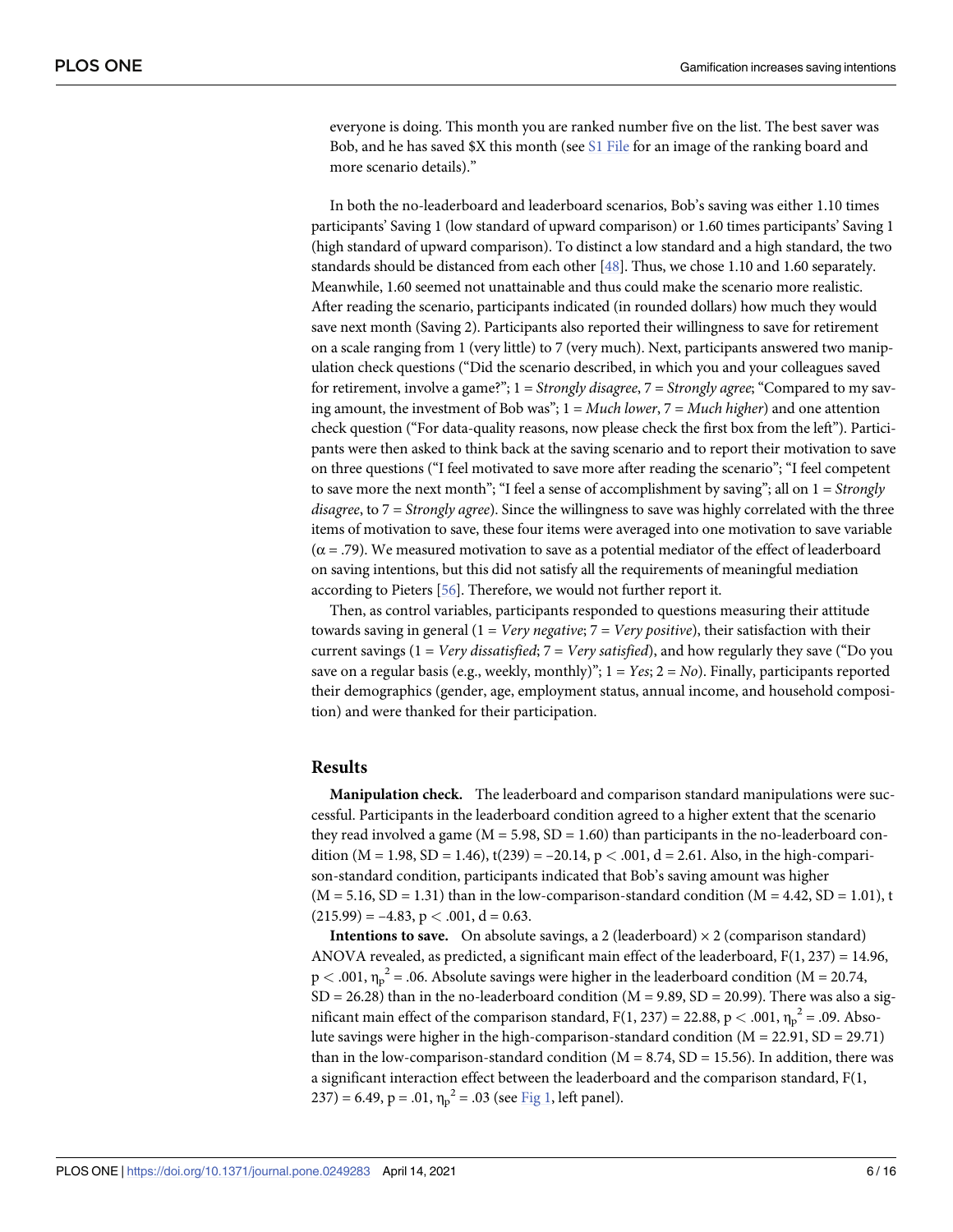<span id="page-6-0"></span>Follow-up simple effect tests indicated that, in the low-comparison-standard condition, absolute savings did not differ between the no-leaderboard ( $M = 6.71$ ,  $SD = 16.80$ ) and leaderboard conditions (*M* = 10.56, *SD* = 14.25), *F*(1, 237) = 0.90, *p* = .34,  $\eta_p^2$  = .004. However, in the high-comparison-standard condition, absolute savings were higher in the leaderboard condition (*M* = 31.93, *SD* = 31.56) than in the no-leaderboard condition (*M* = 13.23, *SD* = 24.36), *F*  $(1, 237) = 19.85, p < .001, \eta_p^2 = .08$ . In the no-leaderboard condition, the low- and high-comparison-standard conditions did not differ,  $F(1, 237) = 2.39$ ,  $p = .12$ ,  $v_p^2 = .01$ . However, in the leaderboard condition, absolute savings in the high-comparison-standard condition was higher than in the low-comparison-standard condition,  $F(1, 237) = 28.13$ ,  $p < .001$ ,  $\eta_p^2 = .11$ .

On relative savings, consistent with the results for absolute savings, the ANOVA on relative savings revealed a significant main effect of the leaderboard,  $F(1, 237) = 13.48$ ,  $p < .001$ ,  $\eta_p^2 =$ .05; relative savings were higher in the leaderboard condition (*M* = 1.27, *SD* = 0.31) than in the no-leaderboard condition ( $M = 1.14$ ,  $SD = 0.28$ ). Also, the main effect of the comparison standard was significant,  $F(1, 237) = 20.83$ ,  $p < .001$ ,  $\eta_p^2 = .08$ ; relative savings were higher in the high-comparison-standard condition ( $M = 1.30$ ,  $SD = 0.36$ ) than in the low-comparison-standard condition ( $M = 1.13$ ,  $SD = 0.21$ ). The interaction between the leaderboard and the comparison standard was not significant,  $F(1, 237) = 1.41$ ,  $p = .24$ ,  $\eta_p^2 = .01$  (Fig 1, right panel).

As the pattern of results is similar to the absolute savings, further simple effect analyses were conducted to get deeper insight into the effect of leaderboards separately for the two comparison standard conditions, despite the nonsignificant interaction. The results showed that, in the low-comparison-standard condition, relative savings did not differ between the no-leaderboard (*M* = 1.08, *SD* = 0.19) and leaderboard conditions (*M* = 1.17, *SD* = 0.21), *F*(1, 237) = 3.21,  $p = .08$ ,  $\eta_p^2 = .01$ . In the high-comparison-standard condition, relative savings were





<https://doi.org/10.1371/journal.pone.0249283.g001>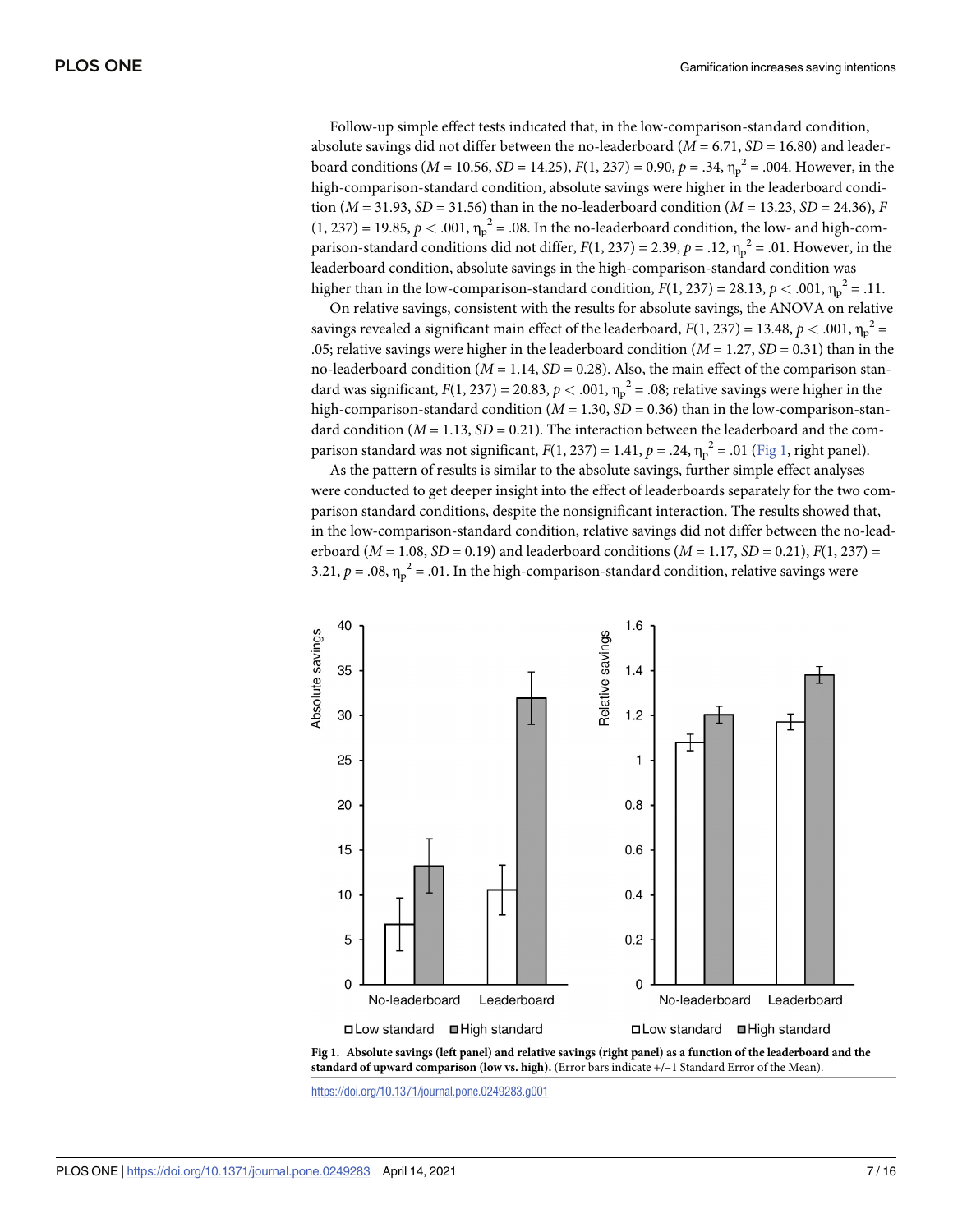significantly higher in the leaderboard condition ( $M = 1.38$ ,  $SD = 0.36$ ) than in the no-leaderboard condition (*M* = 1.20, *SD* = 0.34), *F*(1, 237) = 11.38, *p* < .001,  $\eta_p^2$  = .05. Besides, in both no-leaderboard and leaderboard conditions, relative savings of high-comparison-standard condition were always significantly higher than that of low-comparison-standard condition (for the no-leaderboard condition:  $F(1, 237) = 5.46$ ,  $p = .02$ ,  $\eta_p^2 = .02$ ; for the leaderboard condition:  $F(1, 237) = 17.30, p < .001, \eta_p^2 = .07$ .

Additionally, we repeated the above analyses, this time including the outliers on the amount saved (Savings 1 and 2). The results remained the same as the above. On absolute savings and relative savings, there was a main effect of leaderboard, *p*s *<* .04. Furthermore, the interaction between leaderboard and comparison standard was significant for absolute savings (*F*(1, 239) = 4.54, *p* = .03,  $\eta_p^2$  = .02) but not for relative savings (*F*(1, 239) = 2.30, *p* = .13,  $\eta_p^2$  = .01), see <u>\$2</u> [File](#page-13-0) for further details).

Next, we ran ANCOVAs, taking into account several control variables separately. This analysis revealed a significant effect of general attitude toward saving  $(F(1, 236) = 5.36, p = .02, \eta_p^2)$ = .02), of employment status ( $F(1, 235) = 5.47$ ,  $p = .02$ ,  $v_{\text{lp}}^2 = .02$ ), and of age ( $F(1, 235) = 3.01$ ,  $p = .08$ ,  $\eta_p^2 = .01$ ) on absolute savings. Furthermore, an effect of general attitude towards saving  $(F(1, 236) = 6.12, p = .01, \eta_p^2 = .03)$ , of employment status  $(F(1, 235) = 4.92, p = .03, \eta_p^2 = .03)$ .02), and of household composition  $(F(1, 235) = 3.77, p = .05, \eta_p^2 = .02)$  on relative savings was found. Importantly, after inclusion of the control variables, the pattern of results remained the same. None of the other control variables (satisfaction with current savings and annual income) did explain any of the variances of both saving measures (*p*s *>* .12).

Finally, exploratory analyses found that the regularity of saving influenced the effects of leaderboards and comparison standards on saving intentions (on absolute savings: *F*(3, 233) = 4.67,  $p = .003$ ,  $\eta_p^2 = .06$ ; on relative savings:  $F(3, 233) = 7.74$ ,  $p < .001$ ,  $\eta_p^2 = .09$ ; a sensitivity power analysis with  $α = .05, 80%$  power,  $N = 241$ , suggested that the smallest detectable effect size with this simple was  $\eta_p^2 = .03$ ). This three-way interaction revealed that the main effects of leaderboards and comparison standards and the interaction between leaderboards and comparison standards on saving intentions was found for participants who save regularly (on absolute savings: *p*s *<* .001; on relative savings: *p*s *<* .001), but not for participants who do not save regularly (on absolute savings: *p*s *>* .13; on relative savings: *p*s *>* .08; see S3 [File](#page-13-0) for analysis details). We address this finding further in the General Discussion.

#### **Discussion**

These results reveal that competitive leaderboards can have a positive effect on people's retirement saving intentions: Merely presenting a leaderboard increased participants' absolute and relative saving intention. Furthermore, the results also show that the standard of upward comparison moderates this effect: the positive influence of leaderboard on absolute savings was strengthened when the comparison standard was high (60% higher than participants' firstly intended saving amount) as compared to when it was low (10% higher than participants' firstly intended saving amount).

# **Study 2: Leaderboards and social comparison orientation**

Study 2 tested the robustness of the findings of Study 1. Additionally, we explored whether individuals' social comparison orientation [\[13](#page-14-0)] moderates the effect of leaderboards on saving intentions.

#### **Method**

**Participants and design.** Given the observed effect sizes in Study 1, a power analysis  ${(\eta_p}^2 = .02, \alpha = .05, power = .80)$  suggested a sample size of 387 people [[55](#page-15-0)]. Four hundred and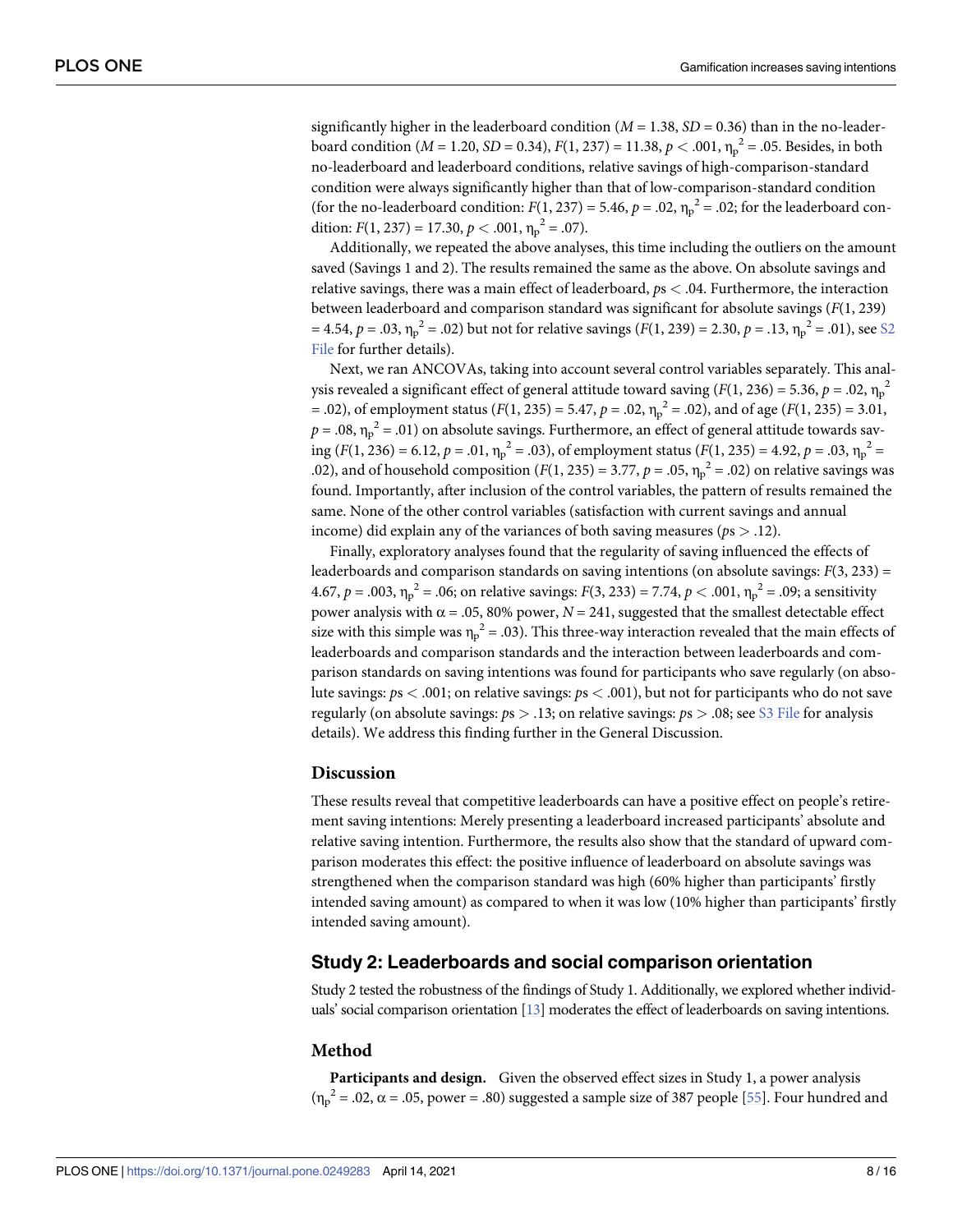seven (+/- 10% extra to allow for drop out) US-based MTurkers participated in return for a small monetary compensation (\$0.50 for 5 minutes on average) were randomly assigned to either the no-leaderboard or leaderboard condition. Similar to Study 1, we excluded participants who did not complete the entire questionnaire ( $n = 7$ ), failed the attention check ( $n = 1$ ) or failed to fill out the survey on computer or laptop (as specifically instructed in the beginning of the survey,  $n = 9$ ), entered a value of zero or nothing in Saving 1 ( $n = 6$ ; as a value of 0 makes the manipulation of comparison standards inoperative), or were indicated as outliers (+ 4 SD (in this sample amounts higher than \$186.28 (Saving 1) and \$268.15 (Saving 2)),  $n = 7$ ). This left us with 377 participants for the analyses (180 women,  $M_{\text{age}} = 38.06$ ,  $SD = 10.73$ ).

**Materials.** As leaderboard manipulation, this study used the same scenarios of the noleaderboard and leaderboard conditions with the high comparison standard as used in Study 1. In both the no-leaderboard and leaderboard conditions, Bob saved 60% more money than participants' Saving 1.

The 11-item Iowa-Netherlands Comparison Orientation Scale (INCOM) [\[13\]](#page-14-0) measured participants' social comparison orientation (e.g., "I often compare myself with others with respect to what I have accomplished in life", "I am not the type of person who compares often with others" [reverse coded], and "I never consider my situation in life relative to that of other people" [reverse coded]; 1 = *Strongly disagree* to 5 = *Strongly agree*). A higher average score indicated a higher inclination to compare with others  $(M = 3.35, SD = 0.75, \alpha = .89)$ .

**Procedure and measures.** After agreeing on the informed consent by clicking a button, participants first completed the SCO questionnaire followed by an attention check question ("For data-quality reasons, please drag the slider to the number 43"). The further procedure was mostly the same as in the high-comparison-standard condition of Study 1, except that this study used a single item to directly measure participants' motivation to save for retirement immediately after indicating their Saving 2 ("After reading the scenario above, how motivated would you be to save for retirement?";  $1 = Not$  motivated at all,  $7 = Very$  motivated). Because this potential mediator did not satisfy all the requirements of meaningful mediation according to Pieters [[56](#page-15-0)], we did not explore it any further. Then, participants were asked the same manipulation check question as in Study 1 and to indicate their perceived importance of saving for retirement ("How important do you think it is to start saving for retirement as early as possible"; 1 = Not important; 7 = Very important) and of saving generally ("In general, how important do you think it is to save";  $1 = Not$  important;  $7 = Very$  important), their attitudes toward saving ("In general, what is your attitude towards saving"; 1 = Negative; 7 = Positive), and the amount of saving each month ("How much money do you save each month?", choose of one out of eight options: \$0, \$0–10, \$10–25, \$25–50, \$50–100, \$100–250, \$250–500,*>*\$500). Finally, participants reported their demographics, including gender, age, current financial situation ("How would you describe your own financial situation?", Very poor–Very wealthy), and parental financial situation ("How would you describe the financial situation of your parents?", Very poor–Very wealthy).

#### **Results**

**Manipulation check.** The leaderboard manipulation was successful. Participants in the leaderboard condition indicated more often that the scenario involved a game ( $M = 5.99$ ,  $SD = 1.64$ ), than participants in the no-leaderboard condition ( $M = 1.39$ ,  $SD = 1.06$ ) t(317.37)  $= -32.34$ ,  $p < .001$ ,  $d = 3.34$ .

**Intentions to save.** On absolute savings, a regression was conducted to test whether the presence of a leaderboard (contrast coded: –0.5 as no leaderboard, 0.5 as leaderboard)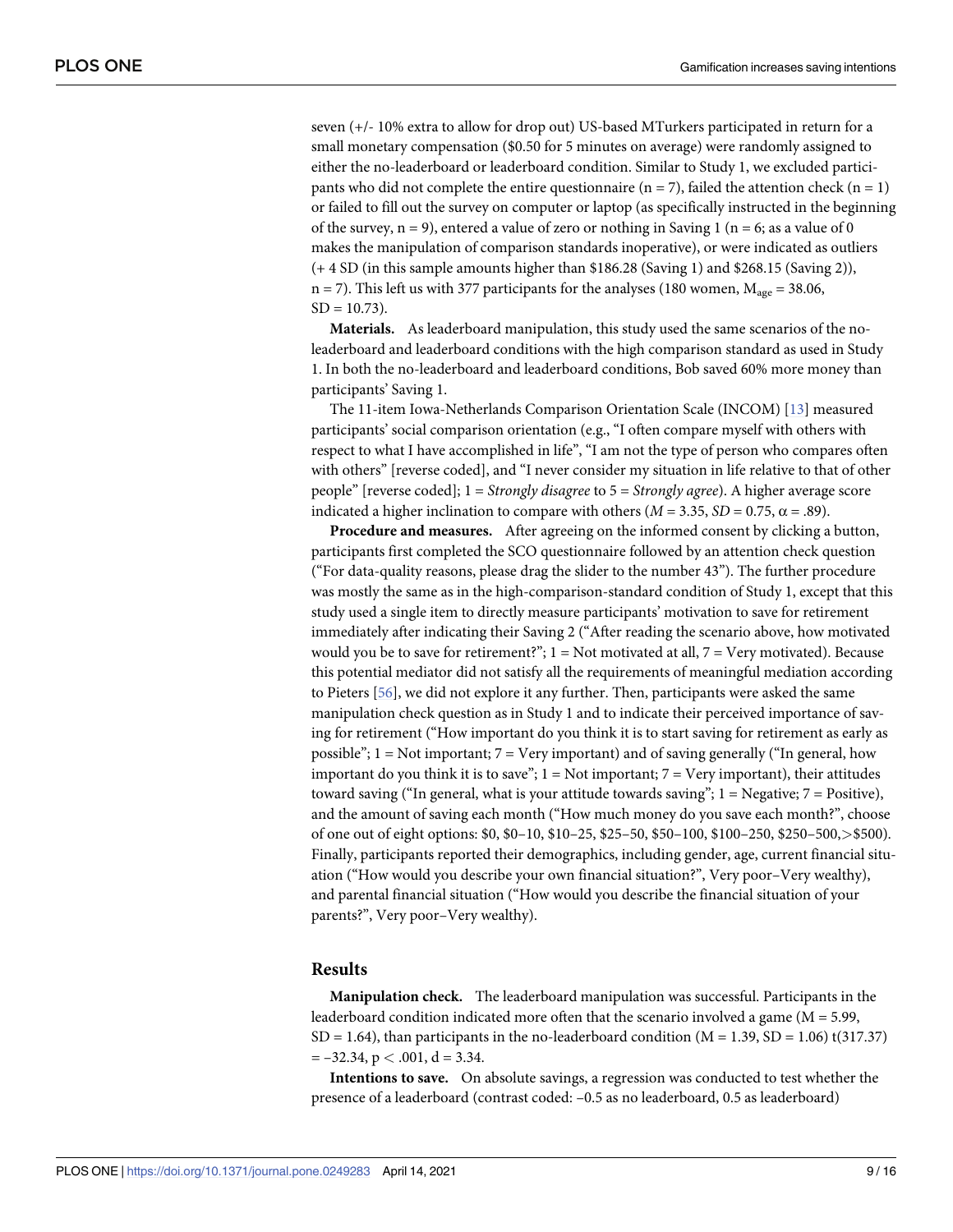

Fig 2. Absolute savings (left panel) and relative savings (right panel) as a function of the leaderboard and the **social comparison orientation.** (Error bars indicate +/–1 Standard Error of the Mean).

<https://doi.org/10.1371/journal.pone.0249283.g002>

increases absolute saving intentions and whether SCO (mean centered) moderates this effect. Replicating the findings of Study 1, the results revealed a significant main effect of the leaderboard,  $b = 8.35$ ,  $t = 2.87$ ,  $p = .004$ . Participants in the leaderboard condition showed higher absolute savings ( $M = 21.52$ ,  $SD = 29.27$ ) than participants in the no-leaderboard condition  $(M = 13.10, SD = 27.29)$ . The main effect of SCO was not significant,  $b = 3.51$ ,  $t = 1.80$ ,  $p = .07$ . Still, absolute savings tended to increase with participants' SCO. The interaction between the leaderboard and the SCO was also not significant,  $b = 0.99$ ,  $t = 0.25$ ,  $p = .80$  (Fig 2, left panel).

On relative savings, the results of the regression revealed also for relative savings a significant main effect of the leaderboard,  $b = 0.15$ ,  $t = 3.99$ ,  $p < .001$ . Participants' relative savings in the leaderboard condition was higher  $(M = 1.31, SD = 0.41)$  than in the no-leaderboard condition ( $M = 1.16$ ,  $SD = 0.31$ ). The main effect of the SCO was not significant,  $b = 0.05$ ,  $t = 1.86$ ,  $p$  $=$  .06, but there was a tendency that the more people compared themselves with others, the higher their relative savings were. The interaction between the leaderboard and the SCO was not significant,  $b = 0.02$ ,  $t = 0.36$ ,  $p = .72$  (Fig 2, right panel).

Additionally, we repeated the above analyses when including the outliers on the saved amount (Saving 1 and 2). The results differed to some degree but remained in line with our proposition. The main effect of leaderboard became nonsignificant on absolute savings  $(b = 7.96, t = 1.32, p = .19)$ , but remained significant on relative savings  $(b = 0.07, t = 2.25, p = .19)$ .02). On both absolute and relative savings, the interaction between leaderboard and SCO remained nonsignificant (on absolute savings:  $b = 14.61$ ,  $t = 1.82$ ,  $p = .07$ ; on relative savings:  $b = 0.17$ ,  $t = 1.93$ ,  $p = .05$ ; see S<sub>2</sub> [File](#page-13-0) for analysis details).

Next, we ran ANCOVAs, accounting for several continuous control variables separately. On absolute and relative savings, the results revealed a positive effect of general attitudes toward saving  $(b = 5.09, t = 3.20, p = .002; b = 0.04, t = 1.83, p = .07)$ , of importance of saving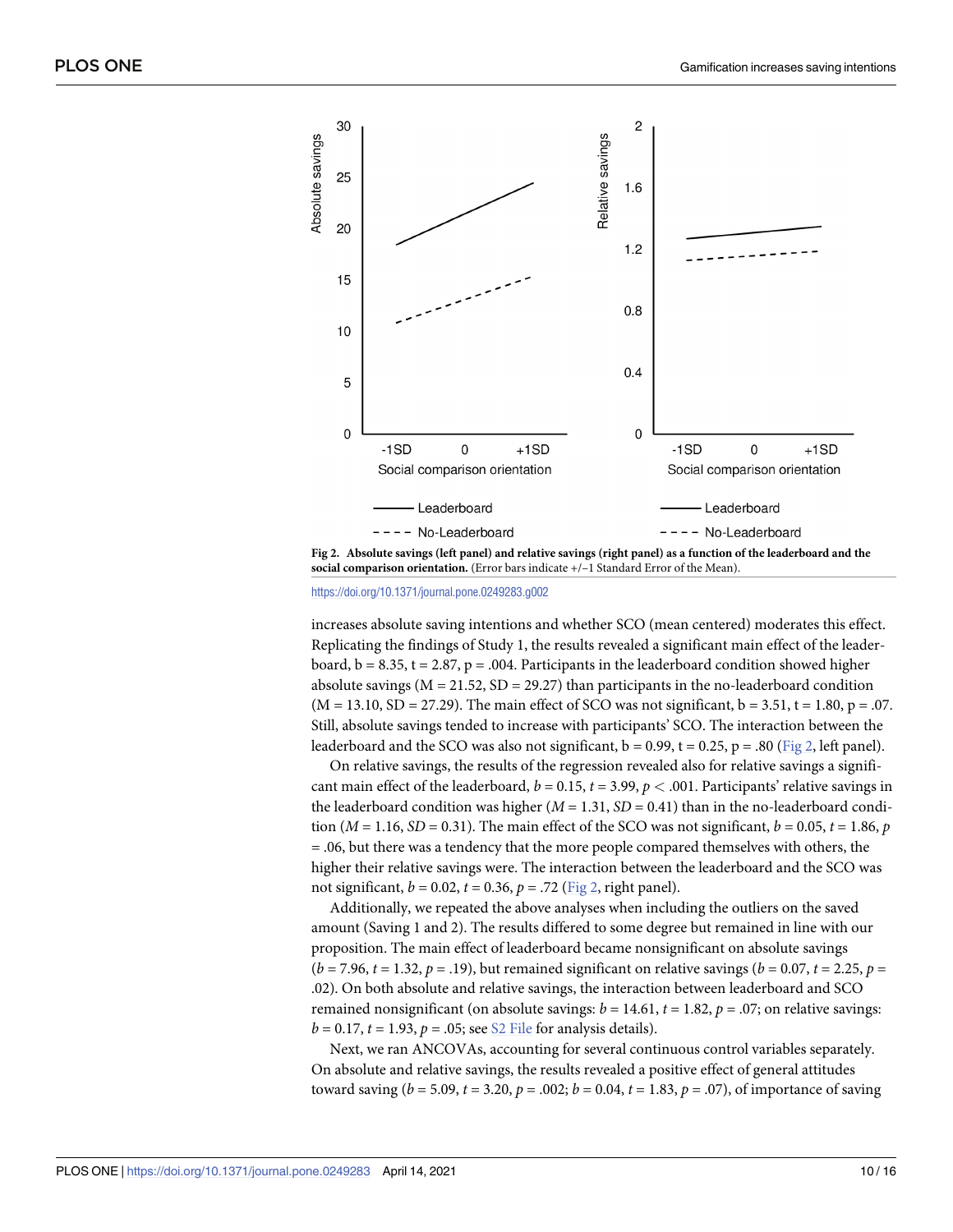<span id="page-10-0"></span>for retirement ( $b = 4.43$ ,  $t = 2.94$ ,  $p = .004$ ;  $b = 0.04$ ,  $t = 2.05$ ,  $p = .04$ ), and of importance of saving generally (*b* = 4.45, *t* = 2.42, *p* = .02; *b* = 0.05, *t* = 1.97, *p* = .05). Besides, amount of saving each positively was positively correlated with absolute savings ( $b = 1.92$ ,  $t = 2.98$ ,  $p = .003$ ). Age was negatively associated with absolute savings ( $b = -0.26$ ,  $t = -1.93$ ,  $p = .05$ ). Importantly, the pattern of results for both absolute savings and relative savings remained the same after inclusion of the control variables. None of the other control variables (current financial situation and parental financial situation) could explain any of the variance (*p*s *>* .10).

#### **Discussion**

The results of Study 2 replicate the findings of Study 1 and demonstrate that competitive leaderboards can have a positive effect on people's intentions to save for retirement. The results show further that individuals' SCO did not moderate this effect.

# **General discussion**

People find saving money important and desirable. Despite this, saving money can be challenging. Two studies provide convergent evidence that competitive leaderboards can be an effective tool to increase saving intentions. When a competitive leaderboard was presented (that displayed people's relative rankings in terms of the amount of money saved for retirement), both relative and absolute saving intentions for retirement increased. The findings further suggest that social comparison standards influence the effect of leaderboards on saving intentions. The results showed that the positive effect of leaderboards was especially pronounced when the standard of upward comparison was high (60%) as compared to low (10%). Study 2 indicated that individuals' SCO did not moderate the effect of leaderboards on saving intentions. Importantly, the findings persisted after including the control variable, such as attitudes towards saving, employment status, household composition, amount of saving each month, the importance of saving, income, and age.

#### **Theoretical and practical implications**

This research extends research examining the strategies of increasing people's saving intentions. Most pre-existing strategies to improve saving behavior focus on taking away temptations to spend. For example, commitment devices impose pre-set restrictions to avoid temptations [\[20\]](#page-14-0). In addition, automatic transfers of a proportion of someone's salary into a savings account decreases the amount of money available to spend [[9](#page-13-0)]. Unlike the above strategies to reduce spending, the current research focuses instead on stimulating people to save more. We introduced a simple-to-implement tool to increase saving intentions by making saving fun—gamification. Saving money is usually perceived as unpleasant as it prohibits people from buying desirable products. As we have argued for in the introduction, gamification can make saving money a more pleasant, social, and fun experience. Furthermore, by using leaderboards as a specific type of gamification, the motivation to compete in human nature is elicited through the display of individuals' rankings based on their savings. As high rankings on leaderboards are generally desirable, competition likely increases people's motivation to save more.

The present research also extends the effectiveness of gamification into the financial decision-making area. There are several initiatives using gamification to increase savings. For example, users of SavingsQuest app can earn badges when a particular saving goal is reached, leading to a 25 percent increase in savings, as compared to those who do not use this app [[57](#page-15-0)]. In the Long Game app, users can collect more digital coins by saving more money, which can be used to have access to mini-games in which users may win a big amount of money [\[58\]](#page-15-0).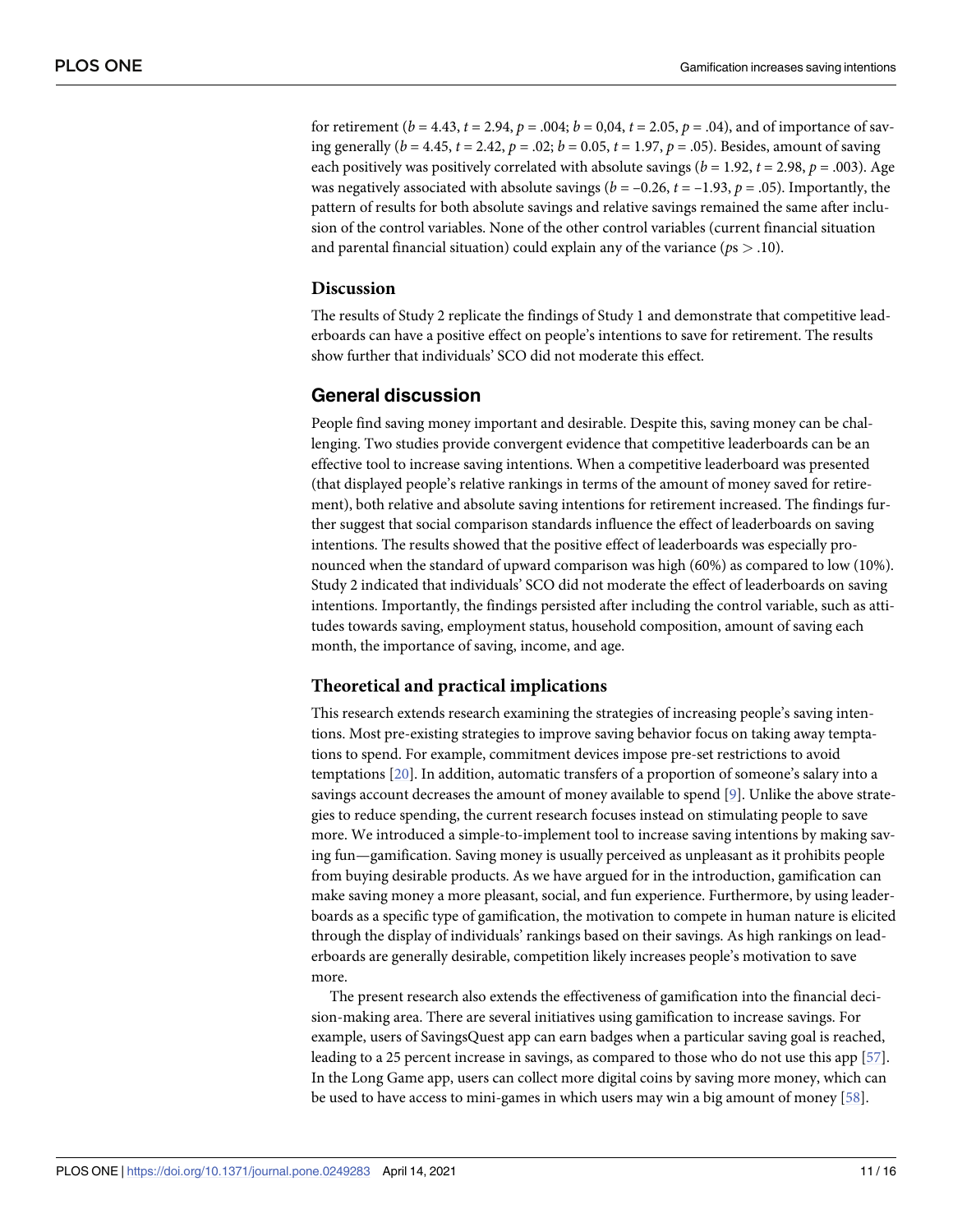<span id="page-11-0"></span>However, little empirical research has been done to verify the exact factors driving the above effectiveness. The current research focuses on one specific type of gamification, leaderboards, and systematically investigates the effect of social comparison as an important moderating variable specific to this type of gamification. Instead of focusing on saving as an individual endeavor, the current research applies peer influence via leaderboards to improve saving intentions. We believe that this competition, the key game element of leaderboards, plays an important role in increasing saving intentions.

We also believe that this research helps to deepen the understandings of the theory behind gamification. Traditionally, the outcome of gamification has been emphasized, but the underlying processes have been ignored. So far, most research combined several game elements in a gamification design and treated the gamification as a uniform concept. Thus, the most effective game elements to address specific problems and the underlying mechanisms are rather unclear. In this research, therefore, we focused on one specific type of gamification: leaderboards. Leaderboards induce competition among players and provide information (i.e., rankings and corresponding saved amounts) to perform the social comparison, which may drive the effectiveness of leaderboards [[32](#page-14-0), [59](#page-15-0)]. Consistent with this idea, the current research indicates that comparison standards indeed impact the effect of leaderboards on saving intentions, suggesting that the social comparison function of leaderboards which is influenced by comparison standards, might impact people's performance. In addition, though individuals' SCO does not moderate the effect, their savings intentions increase with individuals SCO in the leaderboard condition, suggesting that the inclination to compete and compare with others may influence the competition and social comparison functions of leaderboards which in turn alters people's saving intentions.

These findings may have important implications for policymakers and practitioners increasing personal savings. Given the possible severe consequences of saving too little (i.e., financial hardship and poor health), practical and simple-to-implement strategies to increase personal savings are essential. As digital leaderboards can be readily displayed and accessed on a bank app via message boxes or pushed notifications, leaderboards might be a practical tool to increase saving intentions. For example, people can set their savings goals in their bank app. The extent to which people complete their goals may be compared with others in a saving money competition. People can learn about their relative saving performances from the leaderboards. The saving money competition can encourage people to track their savings progress and complete their savings goals as soon as possible.

Leaderboards might be a specifically potent tool for children while developing saving habits. Due to the natural attraction of children to games, gamification is considered to be an effective tool to educate children [\[60\]](#page-15-0). Parents can educate children to save money via a saving competition game involving leaderboards. For example, parents can organize a saving money competition among children and their peers. Parents can even be one of the players in the competition. In the competition, children will learn about their relative saving progress from a leaderboard and are motivated to save more. Gradually, children may form a good habit of saving money.

# **Limitations and future directions**

There are several limitations in our research which suggest avenues for future research. First, we assessed participants' intentions to save in a hypothetical scenario. Even though intentions generally indicate people's willingness to enact the behavior and to exert effort in performing it [\[61\]](#page-15-0), there might still be a gap between intentions and behavior [\[62\]](#page-15-0). Future research could examine whether our findings can be extended to actual saving behavior. One possible route would be to organize an actual saving money competition and track whether the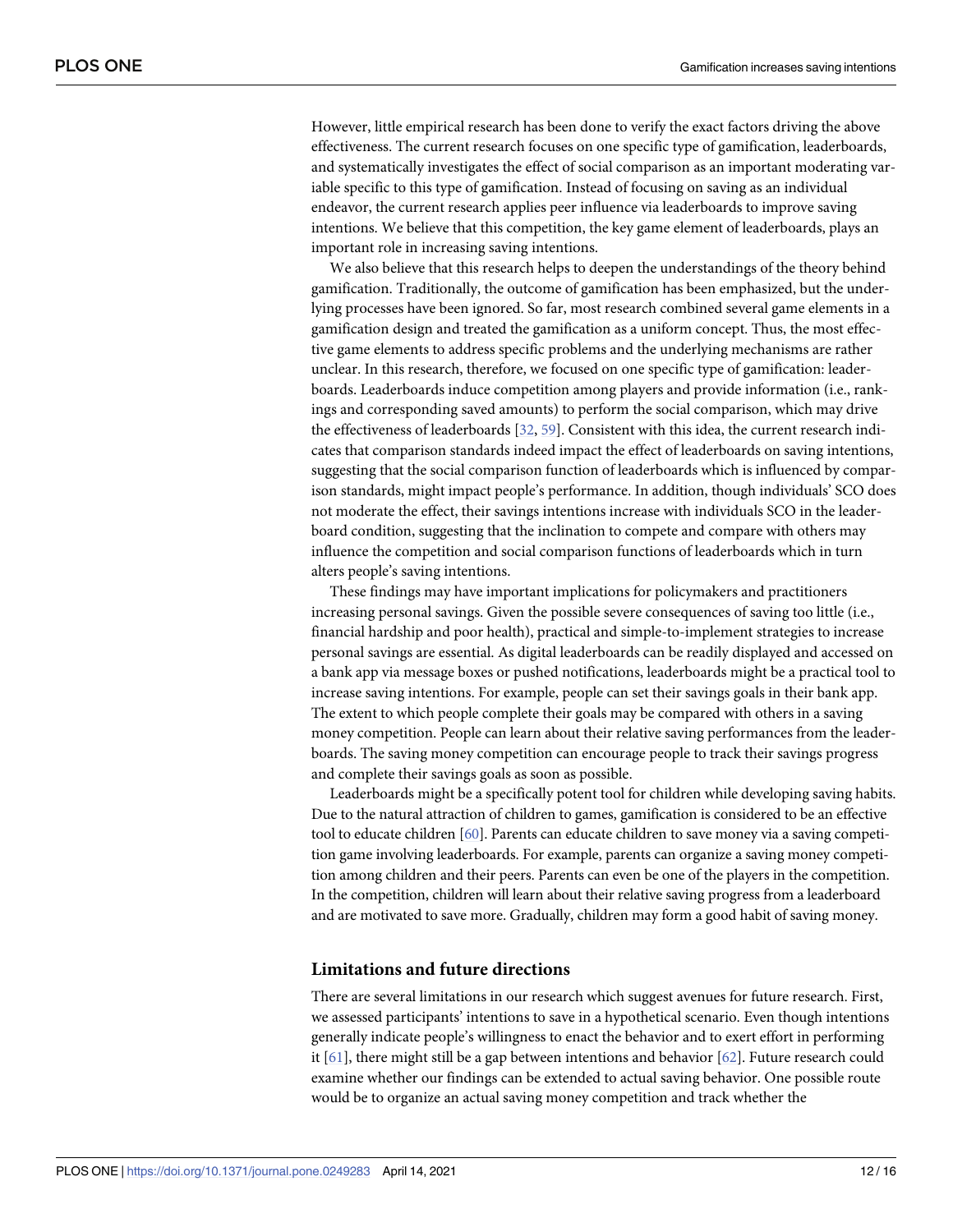<span id="page-12-0"></span>implementation of leaderboards encourages people to complete their savings goals and to increase their savings.

Second, the findings of the current research show that the influence of leaderboards on saving intentions was more pronounced when the comparison standard was high (60% more than one's savings) than when it was low (10% more than one's savings). Lockwood and Kunda [[48](#page-15-0)] found that unattainable high comparison standards might jeopardize the effectiveness of social comparison. Future research could examine whether leaderboards are ineffective or even counterproductive when the comparison standard is too high (i.e., 80% more than one's savings). This investigation can provide insights into whether the height of the comparison standard is linearly or curvilinearly related to saving intentions, deepening the understandings of the optimum height of the comparison standard to increase saving intentions via leaderboards.

Third, we did not report findings examining the mediating role that motivation to save might play in the relationship between leaderboards and saving intentions as the analyses suggest that the requirements for meaningful mediation are not all satisfied. Even so, the motivation to improve oneself in competition and social comparison, which refers to increasing savings in our research, is a strong force driving people to perform better in savings [\[48\]](#page-15-0). Future research may further examine the role of the motivation to save in the effect using different measures. For example, instead of self-report scales, speed to pursuit a goal may also indicate people's strength of motivation [\[63\]](#page-15-0).

Fourth, the current research only examined the effect of leaderboards. Other game elements, such as badges and points, may function as rewards or incentives to motivate saving as well. In line with this idea, badges have been found to be effective in increasing savings [[57](#page-15-0)]. Considering that different game elements function through different mechanisms, one meaningful question to be examined further is which game element works the best to increase savings. This investigation can help identify the most effective gamification strategy in improving savings.

Finally, future research may explore further whether the extent in which people save regularly impacts the effectiveness of leaderboards. The exploratory analysis revealed that the regularity of saving moderated the effect of leaderboards and comparison standards on saving intentions. For people who save regularly, displaying a leaderboard of saved amount increased their saving intentions, and this effect was more pronounced when the standard of upward comparison was high (60%) than low (10%). Whereas for people who do not save regularly, neither the leaderboard nor the standard of upward comparison influenced their saving intentions. Though a sensitive power analysis suggests that our study has enough power to detect the three-way interactions, we should be cautious drawing conclusions given the small sample of irregular savers ( $n = 78$ ). Future research could explore this effect further, looking into the reasons why leaderboards may not be effective for irregular savers. One possible explanation might be that irregular savers do not value savings as much as regular savers do, and therefore do not respond to saving strategies.

To conclude, the current research demonstrated a positive effect of leaderboards on individuals' financial saving intentions, especially when people compared themselves with a relatively high standard of upward comparison. This may help to address saving difficulties further and improve human financial well-being.

# **Supporting information**

**S1 [File.](http://www.plosone.org/article/fetchSingleRepresentation.action?uri=info:doi/10.1371/journal.pone.0249283.s001) Study 1 scenarios.** (DOCX)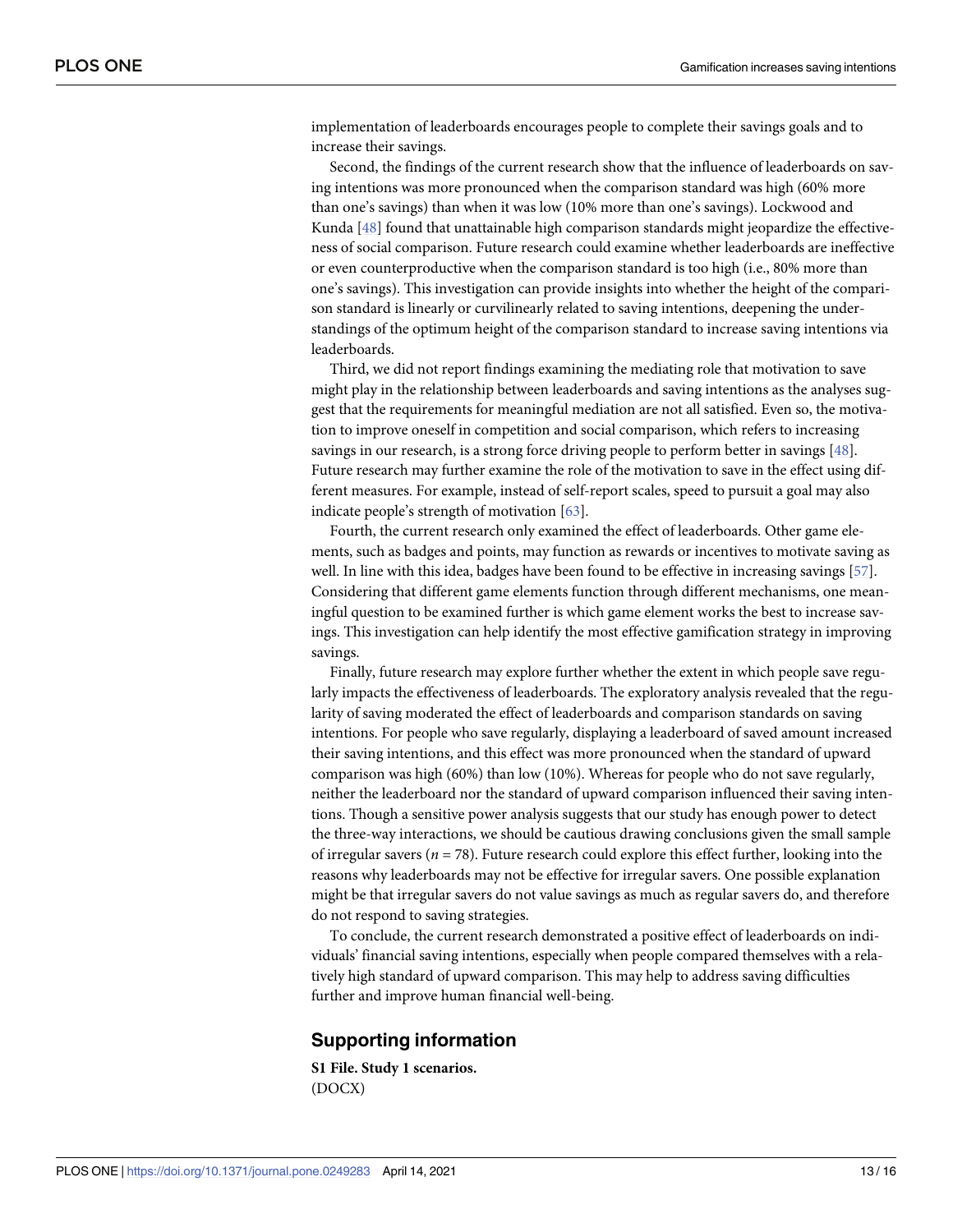<span id="page-13-0"></span>**S2 [File.](http://www.plosone.org/article/fetchSingleRepresentation.action?uri=info:doi/10.1371/journal.pone.0249283.s002) Additional analyses of Study 1 and Study 2.** (DOCX)

**S3 [File.](http://www.plosone.org/article/fetchSingleRepresentation.action?uri=info:doi/10.1371/journal.pone.0249283.s003) The influence of the regularity of saving.** (DOCX)

# **Acknowledgments**

The authors would like to thank Marije Rheenen for the development of the stimuli and the collection of the data of Study 1.

# **Author Contributions**

**Conceptualization:** Femke van Horen, Marcel Zeelenberg.

**Data curation:** Yi Zhang, Femke van Horen.

**Formal analysis:** Yi Zhang, Femke van Horen.

**Investigation:** Yi Zhang, Femke van Horen.

**Methodology:** Femke van Horen, Marcel Zeelenberg.

**Resources:** Femke van Horen, Marcel Zeelenberg.

**Supervision:** Femke van Horen, Marcel Zeelenberg.

**Validation:** Femke van Horen, Marcel Zeelenberg.

**Writing – original draft:** Yi Zhang.

**Writing – review & editing:** Yi Zhang, Femke van Horen, Marcel Zeelenberg.

# **References**

- **[1](#page-0-0).** U.SFederalReserveBoard. Report on the economic well-being of U.S. households in 2018 May, 2019 [Available from: [https://www.federalreserve.gov/publications/files/2018-report-economic-well-being-us](https://www.federalreserve.gov/publications/files/2018-report-economic-well-being-us-households-201905.pdf)[households-201905.pdf.](https://www.federalreserve.gov/publications/files/2018-report-economic-well-being-us-households-201905.pdf)
- **[2](#page-0-0).** INGBank. Saving woes stretch retirement outlook. February, 2019 [Available from: [https://think.ing.](https://think.ing.com/uploads/reports/ING_International_Survey_Savings_Retirement_Saving_Challenges_2019_FINAL.pdf) [com/uploads/reports/ING\\_International\\_Survey\\_Savings\\_Retirement\\_Saving\\_Challenges\\_2019\\_](https://think.ing.com/uploads/reports/ING_International_Survey_Savings_Retirement_Saving_Challenges_2019_FINAL.pdf) [FINAL.pdf](https://think.ing.com/uploads/reports/ING_International_Survey_Savings_Retirement_Saving_Challenges_2019_FINAL.pdf).
- **[3](#page-0-0).** OECD. Household savings. 2019 [Available from: [https://data.oecd.org/hha/household-savings.](https://data.oecd.org/hha/household-savings.htm#indicator-chart) [htm#indicator-chart.](https://data.oecd.org/hha/household-savings.htm#indicator-chart)
- **[4](#page-0-0).** Ventura L. Household saving rates 2018 October 30, 2018 [Available from: [https://www.gfmag.com/](https://www.gfmag.com/global-data/economic-data/916lqg-household-saving-rates) [global-data/economic-data/916lqg-household-saving-rates](https://www.gfmag.com/global-data/economic-data/916lqg-household-saving-rates).
- **[5](#page-0-0).** Poterba JM. Retirement security in an aging population. American Economic Review. 2014; 104(5):1–30.
- **[6](#page-1-0).** Bertrand M, Mullainathan S, Shafir E. Behavioral economics and marketing in aid of decision making among the poor. Journal of Public Policy & Marketing. 2006; 25(1):8–23.
- **[7](#page-1-0).** Mani A, Mullainathan S, Shafir E, Zhao J. Poverty impedes cognitive function. Science. 2013; 341 (6149):976–80. <https://doi.org/10.1126/science.1238041> PMID: [23990553](http://www.ncbi.nlm.nih.gov/pubmed/23990553)
- **[8](#page-1-0).** Garbinsky EN, Klesse A-K, Aaker J. Money in the bank: Feeling powerful increases saving. Journal of Consumer Research. 2014; 41(3):610–23.
- **[9](#page-1-0).** Thaler RH, Benartzi S. Save more tomorrow™: Using behavioral economics to increase employee saving. Journal of political Economy. 2004; 112(S1):S164–S87.
- **[10](#page-1-0).** Deterding S, Dixon D, Khaled R, Nacke L. From game design elements to gamefulness: Defining" gamification". In: Lugmayr A, Franssila H, Safran C, Hammouda I, editors. Proceedings of the 15th International Academic MindTrek conference: Envisioning Future Media Environments; Tampere, Finland. New York, United States: Association for Computing Machinery; 2011. p. 9–15.
- **[11](#page-2-0).** Hamari J, Koivisto J, Sarsa H. Does gamification work? A literature review of empirical studies on gamification. In: Sprague RH, editor. Proceedings of the 47th Hawaii International Conference on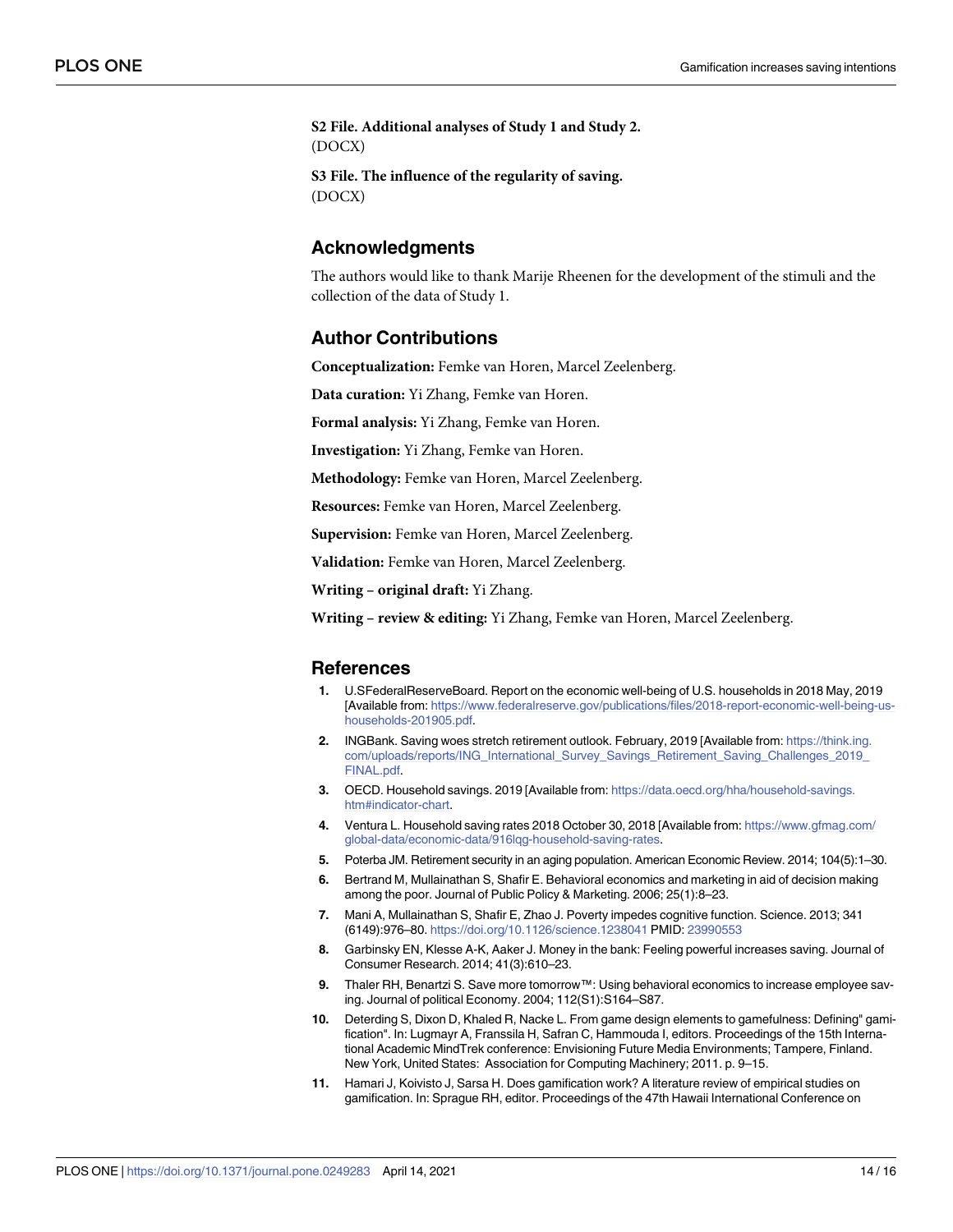System Sciences; Waikoloa, Hawaii, USA: Institute of Electrical and Electronics Engineers; 2014. p. 3025–34.

- <span id="page-14-0"></span>**[12](#page-1-0).** Lee J, Hammer J. Gamification in education: What, how, why bother. Academic Exchange Quarterly. 2011; 15(2):1–5.
- **[13](#page-1-0).** Gibbons FX, Buunk BP. Individual differences in social comparison: development of a scale of social comparison orientation. Journal of Personality and Social Psychology. 1999; 76(1):129. [https://doi.org/](https://doi.org/10.1037//0022-3514.76.1.129) [10.1037//0022-3514.76.1.129](https://doi.org/10.1037//0022-3514.76.1.129) PMID: [9972558](http://www.ncbi.nlm.nih.gov/pubmed/9972558)
- **[14](#page-1-0).** Keynes JM. A treatise on money. Reprint ed: Martino Fine Books; 2011.
- **[15](#page-1-0).** Katona G. Psychology and consumer economics. Journal of Consumer Research. 1974; 1:1–8.
- **[16](#page-1-0).** Browning M, Lusardi A. Household saving: Micro theories and micro facts. Journal of Economic Literature. 1996; 34(4):1797–855.
- **[17](#page-1-0).** Shah AK, Mullainathan S, Shafir E. Some consequences of having too little. Science. 2012; 338 (6107):682–5. <https://doi.org/10.1126/science.1222426> PMID: [23118192](http://www.ncbi.nlm.nih.gov/pubmed/23118192)
- **[18](#page-1-0).** Griskevicius V, Ackerman JM, Cantú SM, Delton AW, Robertson TE, Simpson JA, et al. When the economy falters, do people spend or save? Responses to resource scarcity depend on childhood environments. Psychological Science. 2013; 24(2):197–205. <https://doi.org/10.1177/0956797612451471> PMID: [23302295](http://www.ncbi.nlm.nih.gov/pubmed/23302295)
- **[19](#page-1-0).** Thaler RH. Psychology and savings policies. The American Economic Review. 1994; 84(2):186–92.
- **[20](#page-1-0).** Thaler RH, Shefrin HM. An economic theory of self-control. Journal of Political Economy. 1981; 89 (2):392–406.
- **[21](#page-1-0).** O'Donoghue T, Rabin M. Doing it now or later. American economic review. 1999; 89(1):103–24.
- **[22](#page-1-0).** Bradford D, Courtemanche C, Heutel G, McAlvanah P, Ruhm C. Time preferences and consumer behavior. Journal of Risk and Uncertainty. 2017; 55(2–3):119–45.
- **[23](#page-1-0).** Meier S, Sprenger C. Present-biased preferences and credit card borrowing. American Economic Journal: Applied Economics. 2010; 2(1):193–210.
- **[24](#page-1-0).** Shefrin HM, Thaler RH. The behavioral life-cycle hypothesis. Economic Inquiry. 1988; 26(4):609–43.
- **[25](#page-1-0).** Soman D, Cheema A. When goals are counterproductive: The effects of violation of a behavioral goal on subsequent performance. Journal of Consumer Research. 2004; 31(1):52–62.
- **[26](#page-1-0).** Soman D, Cheema A. Earmarking and partitioning: Increasing saving by low-income households. Journal of Marketing Research. 2011; 48(SPL):S14–S22.
- **[27](#page-1-0).** Hoch SJ, Loewenstein GF. Time-inconsistent preferences and consumer self-control. Journal of Consumer Research. 1991; 17(4):492–507.
- **[28](#page-1-0).** Madrian BC, Shea DF. The power of suggestion: Inertia in 401 (k) participation and savings behavior. The Quarterly Journal of Economics. 2001; 116(4):1149–87.
- **[29](#page-1-0).** LloydsBank. 2019 [Available from: [https://www.lloydsbank.com/current-accounts.asp??=#current-accounts.](https://www.lloydsbank.com/current-accounts.asp??=#current-accounts)
- **[30](#page-2-0).** Kristof N. Sparking a savings revolution December 30, 2009 [Available from: [https://www.nytimes.com/](https://www.nytimes.com/2009/12/31/opinion/31kristof.html?_r=0) [2009/12/31/opinion/31kristof.html?\\_r=0.](https://www.nytimes.com/2009/12/31/opinion/31kristof.html?_r=0)
- **[31](#page-2-0).** Ashraf N, Karlan D, Yin W. Tying Odysseus to the mast: Evidence from a commitment savings product in the Philippines. The Quarterly Journal of Economics. 2006; 121(2):635–72.
- **[32](#page-2-0).** Seaborn K, Fels DI. Gamification in theory and action: A survey. International Journal of Human-Computer Studies. 2015; 74:14–31.
- **[33](#page-2-0).** Attali Y, Arieli-Attali M. Gamification in assessment: Do points affect test performance? Computers & Education. 2015; 83:57–63.
- **[34](#page-2-0).** Hamari J, Koivisto J. "Working out for likes": An empirical study on social influence in exercise gamification. Computers in Human Behavior. 2015; 50:333–47.
- **[35](#page-2-0).** Jones BA, Madden GJ, Wengreen HJ, Aguilar SS, Desjardins EA. Gamification of dietary decision-making in an elementary-school cafeteria. PLoS ONE. 2014; 9(4):e93872. [https://doi.org/10.1371/journal.](https://doi.org/10.1371/journal.pone.0093872) [pone.0093872](https://doi.org/10.1371/journal.pone.0093872) PMID: [24718587](http://www.ncbi.nlm.nih.gov/pubmed/24718587)
- **[36](#page-2-0).** Briones AG, Chamoso P, Rivas A, Rodrı´guez S, De La Prieta F, Prieto J, et al. Use of gamification techniques to encourage garbage recycling. A smart city approach. In: Uden L, Hadzima B, Ting I-H, editors. Proceedings of the 13th International Conference on Knowledge Management in Organizations; Zilina, Slovakia: Springer International Publishing; 2018. p. 674–85.
- **[37](#page-2-0).** Johnson D, Horton E, Mulcahy R, Foth M. Gamification and serious games within the domain of domestic energy consumption: A systematic review. Renewable and Sustainable Energy Reviews. 2017; 73:249–64.
- **[38](#page-2-0).** Boendermaker WJ, Boffo M, Wiers RW. Exploring elements of fun to motivate youth to do cognitive bias modification. Games for Health Journal. 2015; 4(6):434–43. [https://doi.org/10.1089/g4h.2015.](https://doi.org/10.1089/g4h.2015.0053) [0053](https://doi.org/10.1089/g4h.2015.0053) PMID: [26421349](http://www.ncbi.nlm.nih.gov/pubmed/26421349)